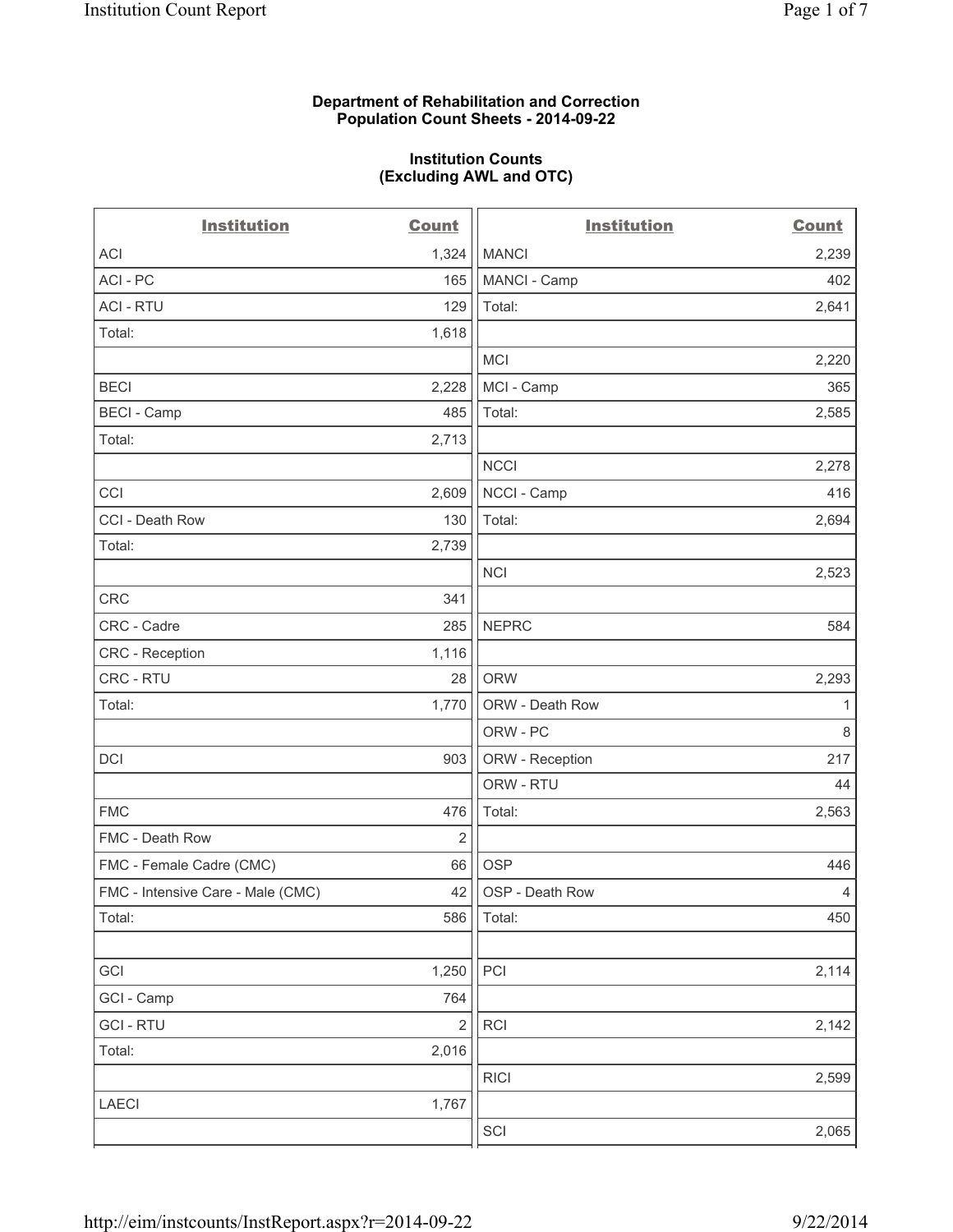| LECI                     | 1,961 |             |                          |        |
|--------------------------|-------|-------------|--------------------------|--------|
| LECI - Camp              | 188   | <b>SOCF</b> |                          | 1,097  |
| Total:                   | 2,149 | SOCF - RTU  |                          | 66     |
|                          |       | Total:      |                          | 1,163  |
| LOCI                     | 2,273 |             |                          |        |
|                          |       | <b>TCI</b>  |                          | 1,070  |
| <b>LORCI</b>             | 273   | TCI - Camp  |                          | 446    |
| LORCI - Cadre            | 230   | Total:      |                          | 1,516  |
| <b>LORCI - Reception</b> | 1,072 |             |                          |        |
| Total:                   | 1,575 | <b>TOCI</b> |                          | 1,022  |
|                          |       | TOCI - PC   |                          | 4      |
| <b>MACI</b>              | 1,015 | Total:      |                          | 1,026  |
| MACI - Minimum           | 1,419 |             |                          |        |
| MACI - Youth             | 24    | <b>WCI</b>  |                          | 1,295  |
| Total:                   | 2,458 | WCI - RTU   |                          | 94     |
|                          |       | Total:      |                          | 1,389  |
|                          |       |             | <b>Total Population:</b> | 50,621 |

\* The Total Population includes 37 Offenders with Reason Codes 30 & 31. \*\* The Total Population includes 30 Offenders with Reason Code 0A.

# **Male Population by Security Level (Include AWL and Exclude OTC)**

| <b>Security Level</b>  | <b>Body</b> | <b>AWL</b> | $(-OTC)$ | <b>Total</b> |
|------------------------|-------------|------------|----------|--------------|
| Total Level 5          | 114         | 2          |          | 115          |
| Total Level 4          | 1,763       | 21         | 19       | 1,765        |
| Total Level 3          | 11,066      | 112        | 77       | 11,101       |
| Total Level 2          | 17,633      | 260        | 184      | 17,709       |
| Total Level 1          | 15,699      | 215        | 114      | 15,800       |
| <b>Total Death Row</b> | 137         |            |          | 137          |
| <b>Total Male</b>      | 46,412      | 611        | 396      | 46,627       |

## **Female Population by Institution (Include AWL and Exclude OTC)**

| <b>Institution</b>       | <b>Body</b> | <b>AWL</b> | $(-OTC)$ | <b>Total</b> |
|--------------------------|-------------|------------|----------|--------------|
| <b>DCI</b>               | 903         | 11         | 6        | 908          |
| <b>FMC</b>               | 20          | 6          |          | 25           |
| FMC - Female Cadre (CMC) | 66          |            |          | 67           |
| <b>NEPRC</b>             | 584         | 22         | 8        | 598          |
| <b>ORW</b>               | 2,293       | 81         | 33       | 2,341        |
| <b>ORW - Death Row</b>   |             |            |          |              |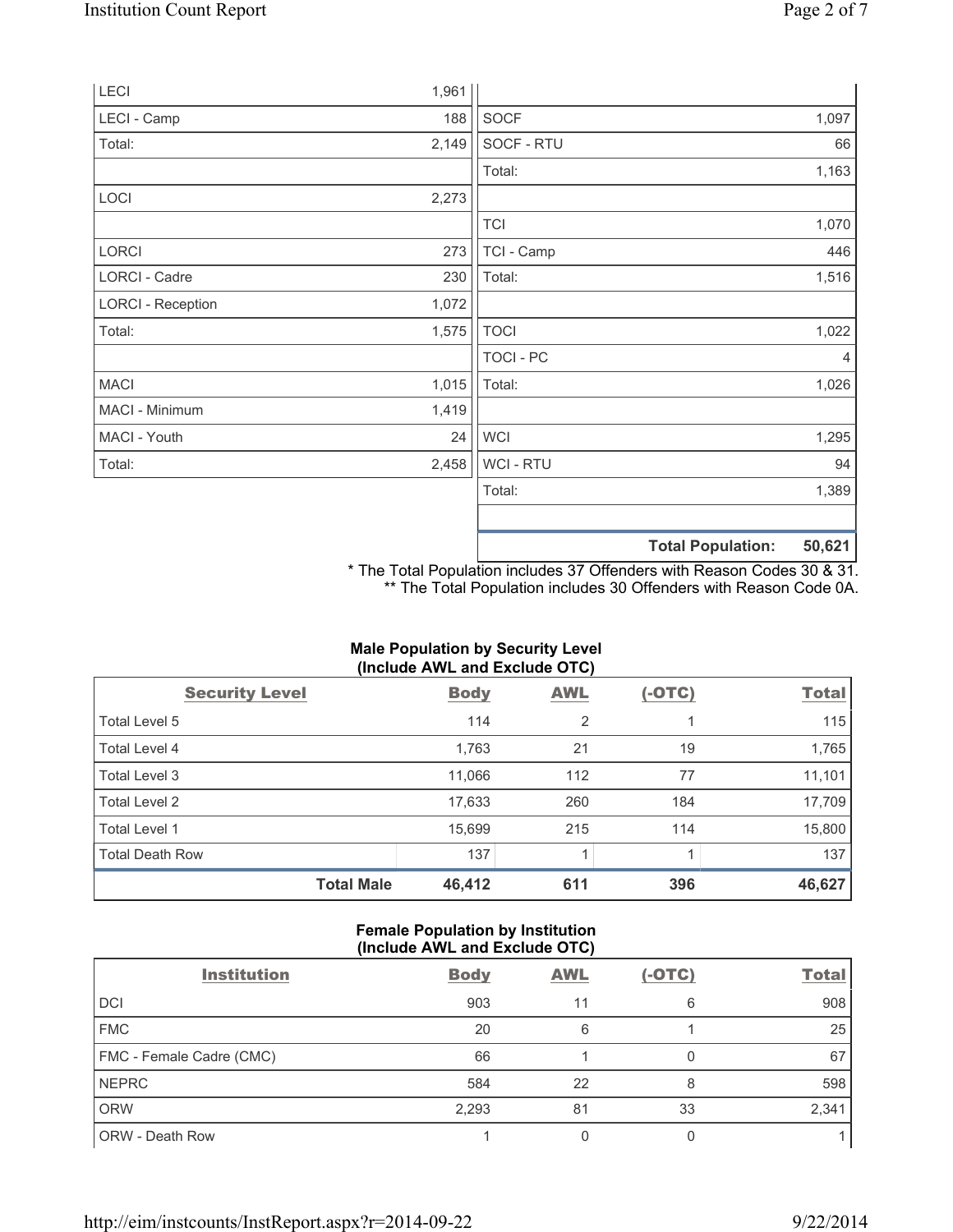|                 | <b>Total Population:</b> | 50,548 | 732 | 444 | 50,836 |
|-----------------|--------------------------|--------|-----|-----|--------|
|                 | <b>Total Female</b>      | 4,136  | 121 | 48  | 4,209  |
| ORW - RTU       |                          | 44     |     |     | 44     |
| ORW - Reception |                          | 217    |     |     | 217    |
| ORW - PC        |                          |        |     |     |        |

## **Male Population by Institution: Security Level 5 (Include AWL and Exclude OTC)**

| <b>Institution</b>   | <b>Body</b> | <b>AWL</b> | $(-OTC)$ | <b>Total</b> |
|----------------------|-------------|------------|----------|--------------|
| <b>MANCI</b>         |             |            |          |              |
| <b>OSP</b>           | 114         |            |          | 114          |
| <b>Total Level 5</b> | 114         |            |          | 115          |

# **Male Population by Institution: Security Level 4 (Include AWL and Exclude OTC)**

| <b>Institution</b>                | <b>Body</b>         | <b>AWL</b>          | $(-OTC)$            | <b>Total</b>        |
|-----------------------------------|---------------------|---------------------|---------------------|---------------------|
| CCI                               | 2                   | $\mathbf 0$         | $\mathbf 0$         | $\overline{2}$      |
| CRC                               | 5                   | $\mathsf{O}\xspace$ | 0                   | $\sqrt{5}$          |
| CRC - Cadre                       | 1                   | $\mathsf{O}\xspace$ | $\mathsf{O}\xspace$ | $\mathbf{1}$        |
| CRC - Reception                   | $\sqrt{3}$          | $\mathsf{O}\xspace$ | $\mathsf 0$         | $\sqrt{3}$          |
| CRC - RTU                         | $\mathbf{1}$        | $\mathsf{O}\xspace$ | $\mathsf{O}\xspace$ | $\mathbf{1}$        |
| FMC - Intensive Care - Male (CMC) | $\mathsf{O}\xspace$ | $\mathbf{1}$        | 1                   | $\mathsf{O}\xspace$ |
| <b>LECI</b>                       | 4                   | $\mathsf{O}\xspace$ | 0                   | 4                   |
| <b>LORCI</b>                      | $\mathsf 3$         | $\mathsf{O}\xspace$ | $\mathsf 0$         | $\sqrt{3}$          |
| LORCI - Cadre                     | 1                   | $\mathsf{O}\xspace$ | $\mathsf{O}\xspace$ | 1                   |
| <b>LORCI - Reception</b>          | $\mathbf{1}$        | $\mathsf{O}\xspace$ | 0                   | 1                   |
| <b>MANCI</b>                      | 5                   | $\mathbf 0$         | $\mathsf 0$         | $\sqrt{5}$          |
| <b>MCI</b>                        | 1                   | $\mathsf{O}\xspace$ | $\mathsf 0$         | 1                   |
| <b>NCCI</b>                       | $\sqrt{3}$          | $\mathsf 0$         | $\mathsf 0$         | $\sqrt{3}$          |
| <b>OSP</b>                        | 323                 | $\,$ 3 $\,$         | $\,$ 3 $\,$         | 323                 |
| <b>RCI</b>                        | $\overline{4}$      | $\mathsf 0$         | $\mathsf{O}\xspace$ | $\overline{4}$      |
| SOCF                              | 1,079               | 12                  | 12                  | 1,079               |
| SOCF - RTU                        | 63                  | $\mathsf{O}\xspace$ | $\mathsf 0$         | 63                  |
| <b>TCI</b>                        | 19                  | $\overline{2}$      | $\mathsf{O}\xspace$ | 21                  |
| <b>TOCI</b>                       | 230                 | $\overline{2}$      | $\overline{2}$      | 230                 |
| <b>TOCI - PC</b>                  | $\overline{4}$      | $\mathsf{O}\xspace$ | $\mathsf 0$         | $\overline{4}$      |
| <b>WCI</b>                        | 11                  | 1                   | 1                   | 11                  |
| <b>Total Level 4</b>              | 1,763               | 21                  | 19                  | 1,765               |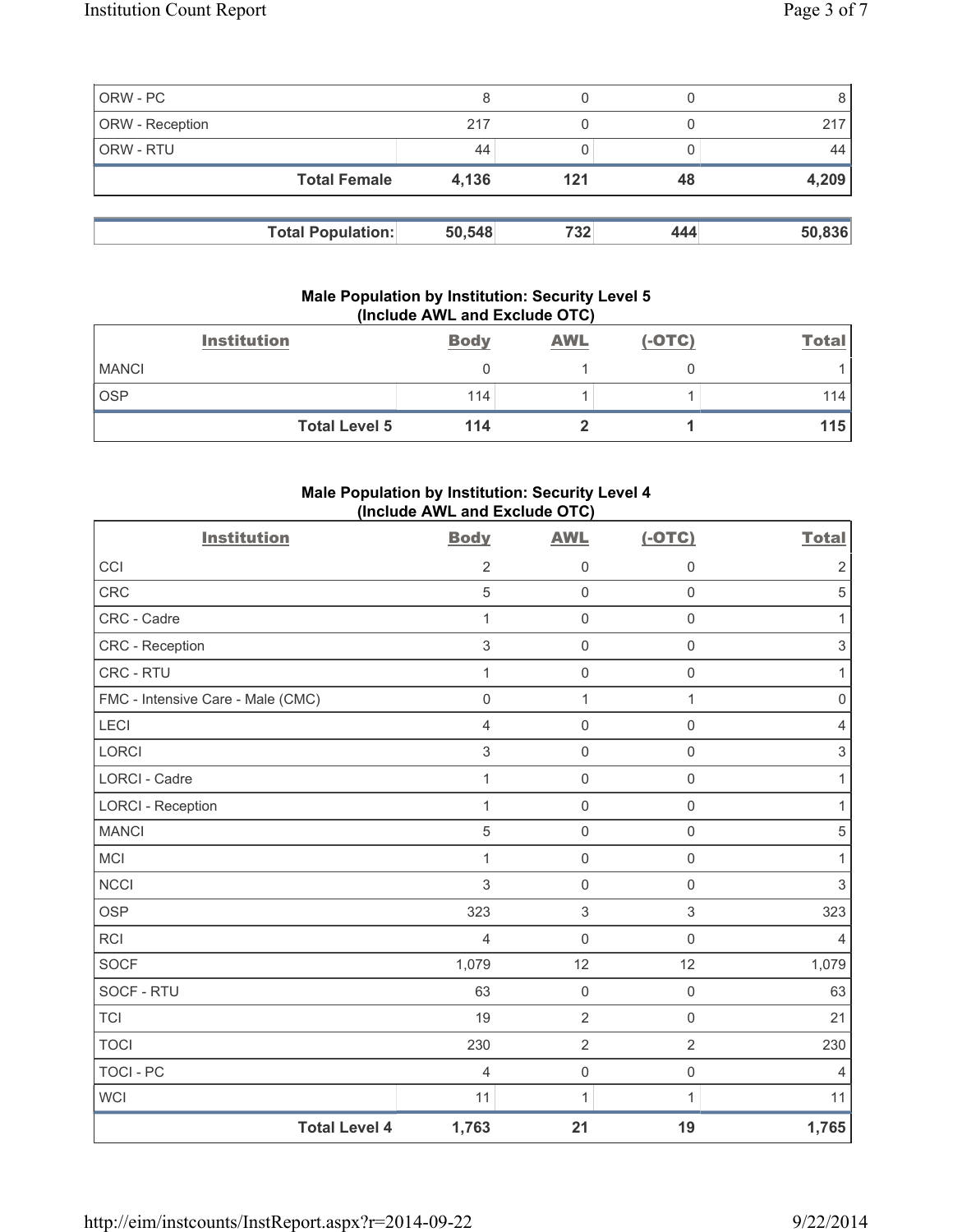| <b>Institution</b>                | (include AVVL and Exclude $O(O)$<br><b>Body</b> | <b>AWL</b>          | $(-OTC)$            | <b>Total</b>   |
|-----------------------------------|-------------------------------------------------|---------------------|---------------------|----------------|
| ACI                               | 24                                              | $\overline{2}$      | 0                   | 26             |
| ACI - PC                          | 71                                              | $\mathbf 0$         | $\mathsf{O}\xspace$ | 71             |
| <b>BECI</b>                       | $\sqrt{3}$                                      | 1                   | $\mathbf{1}$        | 3              |
| CCI                               | $\overline{2}$                                  | $\mathbf 0$         | $\mathsf 0$         | $\overline{2}$ |
| <b>CRC</b>                        | 92                                              | $\overline{4}$      | $\overline{4}$      | 92             |
| CRC - Cadre                       | 218                                             | $\mathbf 0$         | $\mathsf 0$         | 218            |
| CRC - Reception                   | 651                                             | 10                  | $\,$ 6 $\,$         | 655            |
| CRC - RTU                         | 13                                              | $\mathbf 0$         | $\mathsf{O}\xspace$ | 13             |
| <b>FMC</b>                        | $\overline{2}$                                  | $\mathsf{O}\xspace$ | $\mathsf 0$         | $\overline{2}$ |
| FMC - Intensive Care - Male (CMC) | $\,8\,$                                         | $\mathbf 0$         | $\mathsf{O}\xspace$ | $\,8\,$        |
| <b>LAECI</b>                      | $\hbox{9}$                                      | $\mathsf{O}\xspace$ | $\mathsf 0$         | $\hbox{9}$     |
| LECI                              | 1,806                                           | 20                  | 16                  | 1,810          |
| LOCI                              | $\overline{2}$                                  | $\mathbf 1$         | $\mathsf 0$         | $\,$ 3 $\,$    |
| <b>LORCI</b>                      | 61                                              | 23                  | 18                  | 66             |
| LORCI - Cadre                     | 213                                             | $\mathsf{O}\xspace$ | $\mathsf{O}\xspace$ | 213            |
| <b>LORCI - Reception</b>          | 557                                             | 1                   | $\mathbf{1}$        | 557            |
| <b>MACI</b>                       | 1                                               | $\mathsf{O}\xspace$ | $\mathsf{O}\xspace$ | 1              |
| MACI - Youth                      | $\overline{7}$                                  | $\mathbf 0$         | $\mathsf 0$         | $\overline{7}$ |
| <b>MANCI</b>                      | 2,181                                           | 11                  | $\,$ 6 $\,$         | 2,186          |
| MCI                               | 6                                               | $\mathbf{1}$        | $\mathbf{1}$        | $\,6$          |
| <b>NCCI</b>                       | 18                                              | $\mathsf{O}\xspace$ | $\mathsf 0$         | 18             |
| NCI                               | 25                                              | 1                   | $\mathsf 0$         | 26             |
| <b>OSP</b>                        | $\mathbf 1$                                     | $\mathsf{O}\xspace$ | $\mathsf 0$         | $\mathbf{1}$   |
| PCI                               | 48                                              | 3                   | $\mathbf 0$         | 51             |
| <b>RCI</b>                        | 1,969                                           | 14                  | 11                  | 1,972          |
| <b>RICI</b>                       | 6                                               | $\mathsf{O}\xspace$ | $\mathsf{O}\xspace$ | 6              |
| <b>SOCF</b>                       | 17                                              | $\mathsf{O}\xspace$ | $\mathsf{O}\xspace$ | 17             |
| SOCF - RTU                        | $\mathsf 3$                                     | $\mathsf{O}\xspace$ | $\mathsf{O}\xspace$ | $\mathfrak{S}$ |
| <b>TCI</b>                        | 977                                             | $\boldsymbol{9}$    | $\sqrt{5}$          | 981            |
| TCI - Camp                        | 1                                               | $\mathsf{O}\xspace$ | $\mathsf{O}\xspace$ | 1              |
| <b>TOCI</b>                       | 766                                             | $\mathbf 1$         | $\mathbf{1}$        | 766            |
| <b>WCI</b>                        | 1,216                                           | 10                  | $\overline{7}$      | 1,219          |
| WCI - RTU                         | 92                                              | $\mathbf 0$         | $\mathsf{O}\xspace$ | 92             |
| <b>Total Level 3</b>              | 11,066                                          | 112                 | $77\,$              | 11,101         |

#### **Male Population by Institution: Security Level 3 (Include AWL and Exclude OTC)**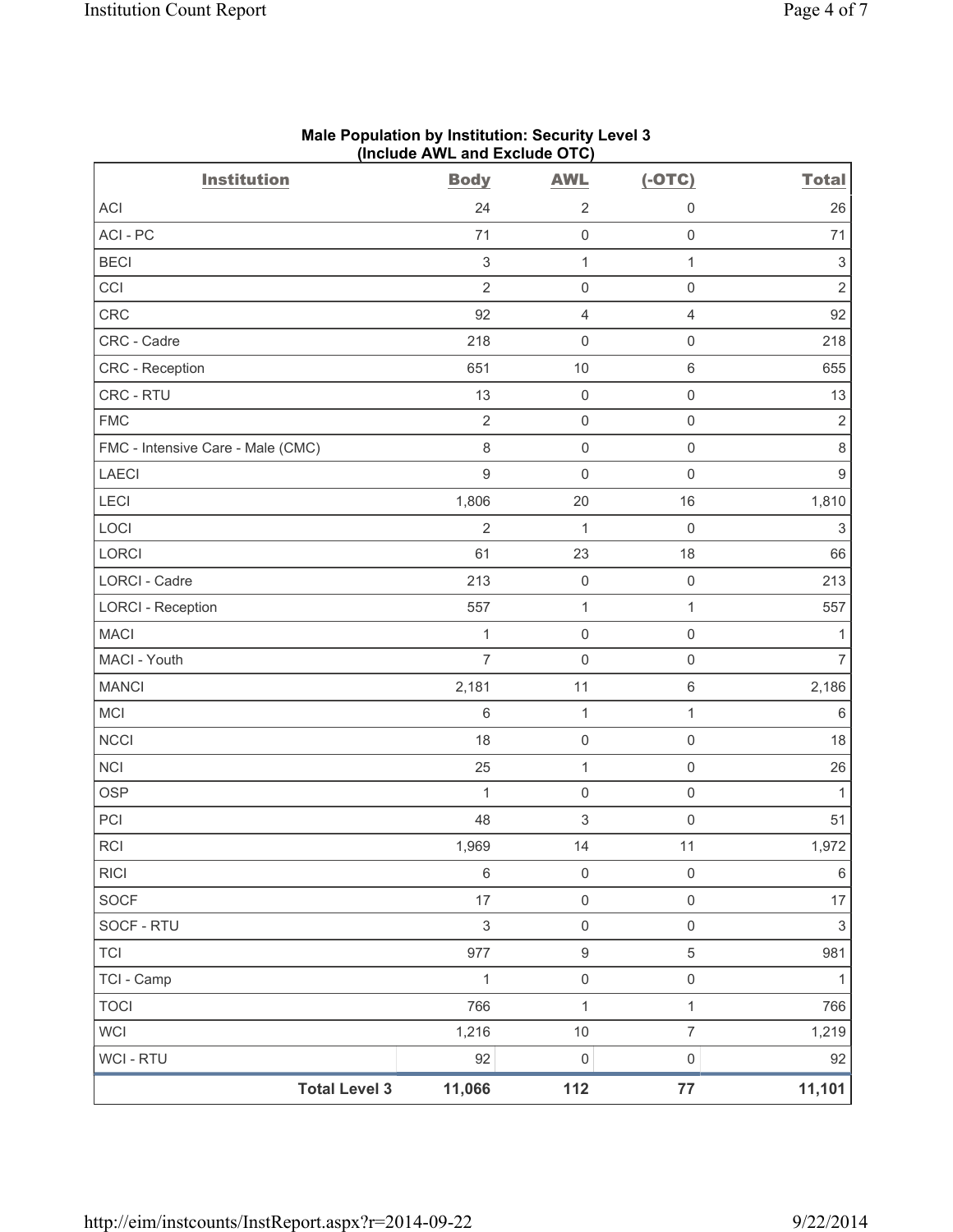| <b>Institution</b>                | <b>Body</b>  | <b>AWL</b>                | $(-OTC)$                  | <b>Total</b> |
|-----------------------------------|--------------|---------------------------|---------------------------|--------------|
| ACI                               | 574          | $\overline{2}$            | $\sqrt{2}$                | 574          |
| ACI-PC                            | 71           | $\mathsf{O}\xspace$       | $\mathsf{O}\xspace$       | 71           |
| <b>ACI - RTU</b>                  | 84           | $\mathsf{O}\xspace$       | $\mathsf{O}\xspace$       | 84           |
| <b>BECI</b>                       | 1,560        | 32                        | 19                        | 1,573        |
| CCI                               | 1,732        | 21                        | 12                        | 1,741        |
| CRC                               | 115          | $\mathbf 5$               | $\overline{4}$            | 116          |
| CRC - Cadre                       | 59           | $\mathsf 0$               | $\mathsf{O}\xspace$       | 59           |
| <b>CRC</b> - Reception            | 266          | $\ensuremath{\mathsf{3}}$ | $\mathsf 3$               | 266          |
| CRC - RTU                         | 12           | $\mathbf 0$               | $\mathsf{O}\xspace$       | 12           |
| <b>FMC</b>                        | 10           | $\mathsf{O}\xspace$       | $\mathsf{O}\xspace$       | 10           |
| FMC - Intensive Care - Male (CMC) | 19           | $\mathsf 0$               | $\mathsf 0$               | 19           |
| GCI                               | 779          | $\sqrt{5}$                | $\overline{4}$            | 780          |
| LAECI                             | 1,145        | 21                        | 18                        | 1,148        |
| LECI                              | 132          | $\mathsf{O}\xspace$       | $\mathsf{O}\xspace$       | 132          |
| LOCI                              | 1,087        | 8                         | 5                         | 1,090        |
| LORCI                             | 118          | 26                        | 23                        | 121          |
| <b>LORCI - Cadre</b>              | 11           | $\mathsf{O}\xspace$       | $\mathsf{O}\xspace$       | 11           |
| <b>LORCI - Reception</b>          | 342          | $\,6\,$                   | $\,6\,$                   | 342          |
| <b>MACI</b>                       | 1,014        | $\ensuremath{\mathsf{3}}$ | $\overline{2}$            | 1,015        |
| MACI - Youth                      | 17           | $\ensuremath{\mathsf{3}}$ | $\ensuremath{\mathsf{3}}$ | 17           |
| <b>MANCI</b>                      | 32           | $\mathsf{O}\xspace$       | $\mathsf 0$               | 32           |
| MCI                               | 1,710        | 28                        | 20                        | 1,718        |
| MCI - Camp                        | 1            | $\mathbf 0$               | $\mathsf{O}\xspace$       | 1            |
| <b>NCCI</b>                       | 1,645        | 23                        | 15                        | 1,653        |
| NCCI - Camp                       | 14           | $\mathsf{O}\xspace$       | $\mathsf{O}\xspace$       | 14           |
| <b>NCI</b>                        | 1,758        | 28                        | 23                        | 1,763        |
| PCI                               | 828          | 14                        | $\,$ 5 $\,$               | 837          |
| <b>RCI</b>                        | 169          | $\sqrt{2}$                | $\mathbf{1}$              | 170          |
| <b>RICI</b>                       | 1,145        | 15                        | 13                        | 1,147        |
| SCI                               | 1,063        | 15                        | $\,6\,$                   | 1,072        |
| <b>TCI</b>                        | 27           | $\mathsf{O}\xspace$       | $\mathsf{O}\xspace$       | 27           |
| <b>TOCI</b>                       | 25           | $\mathsf{O}\xspace$       | $\mathsf 0$               | 25           |
| <b>WCI</b>                        | 68           | $\mathsf 0$               | $\mathsf{O}\xspace$       | 68           |
| <b>WCI - RTU</b>                  | $\mathbf{1}$ | $\pmb{0}$                 | $\mathsf{O}\xspace$       | $\mathbf{1}$ |
| <b>Total Level 2</b>              | 17,633       | 260                       | 184                       | 17,709       |

**Male Population by Institution: Security Level 2 (Include AWL and Exclude OTC)**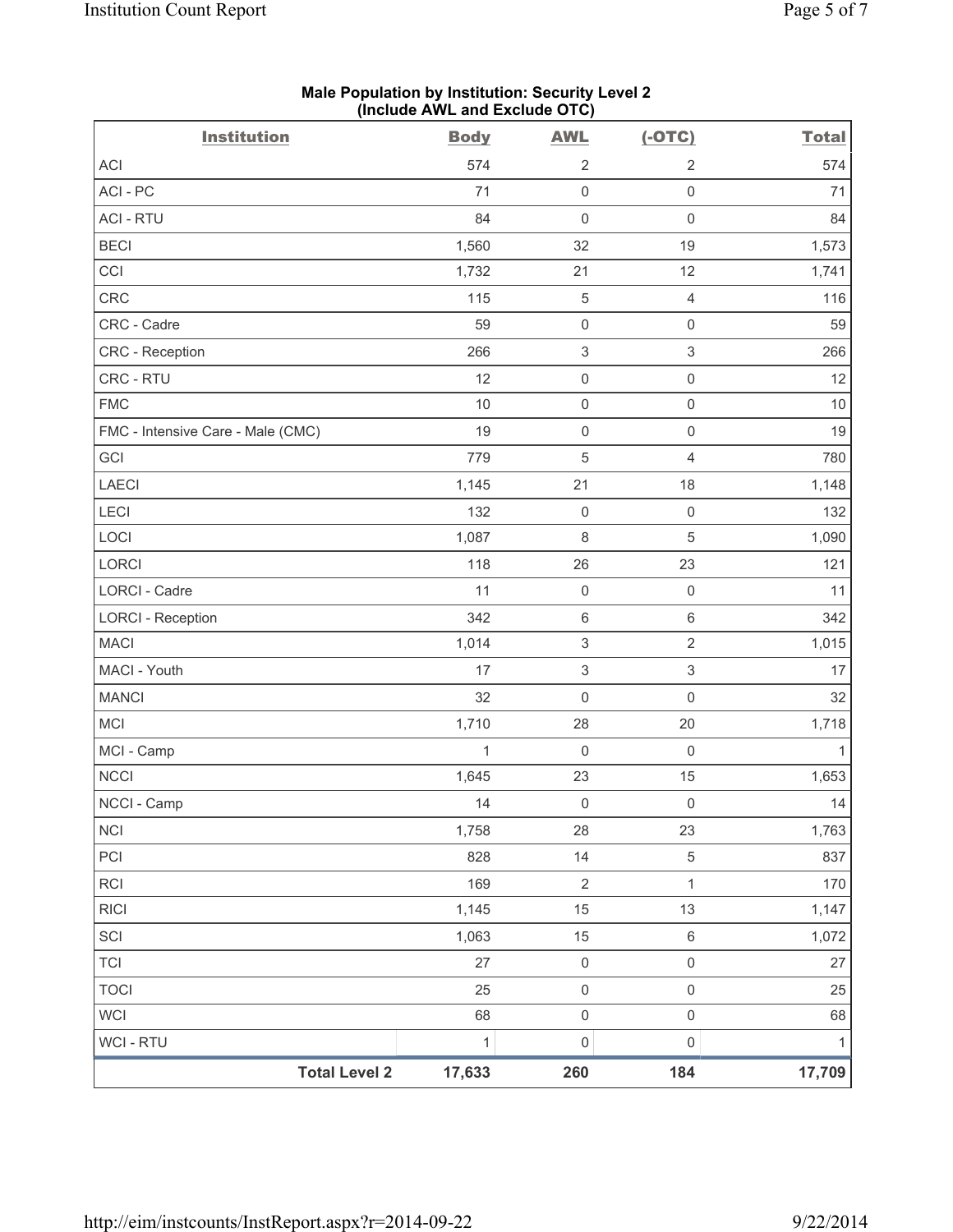| <b>Institution</b>                | <b>Body</b>    | <b>AWL</b>          | $(-OTC)$            | <b>Total</b>   |
|-----------------------------------|----------------|---------------------|---------------------|----------------|
| ACI                               | 726            | 5                   | $\overline{2}$      | 729            |
| ACI-PC                            | 23             | $\mathbf{1}$        | $\mathsf{O}\xspace$ | 24             |
| <b>ACI - RTU</b>                  | 45             | $\mathsf 0$         | $\mathsf 0$         | 45             |
| <b>BECI</b>                       | 665            | 19                  | 11                  | 673            |
| <b>BECI</b> - Camp                | 484            | $\mathbf 0$         | $\mathsf{O}\xspace$ | 484            |
| CCI                               | 873            | $\overline{7}$      | $\overline{2}$      | 878            |
| CRC                               | 66             | $\overline{2}$      | $\overline{2}$      | 66             |
| CRC - Cadre                       | $\overline{7}$ | $\mathbf 0$         | $\mathsf{O}\xspace$ | $\overline{7}$ |
| CRC - Reception                   | 193            | $\overline{4}$      | 3                   | 194            |
| CRC - RTU                         | $\overline{2}$ | $\mathsf{O}\xspace$ | $\mathsf{O}\xspace$ | $\overline{2}$ |
| <b>FMC</b>                        | 444            | $\mathsf{O}\xspace$ | $\mathsf{O}\xspace$ | 444            |
| FMC - Intensive Care - Male (CMC) | 15             | $\mathbf 0$         | $\mathsf 0$         | 15             |
| GCI                               | 471            | $10$                | $\,$ 5 $\,$         | 476            |
| GCI - Camp                        | 764            | $\mathbf 2$         | $\mathsf{O}\xspace$ | 766            |
| <b>GCI - RTU</b>                  | $\overline{2}$ | $\mathsf{O}\xspace$ | $\mathsf{O}\xspace$ | $\overline{2}$ |
| <b>LAECI</b>                      | 613            | 11                  | $\,6\,$             | 618            |
| LECI                              | 19             | $\mathbf{1}$        | $\mathbf{1}$        | 19             |
| LECI - Camp                       | 188            | $\mathsf{O}\xspace$ | $\mathsf{O}\xspace$ | 188            |
| LOCI                              | 1,184          | $\overline{7}$      | 4                   | 1,187          |
| LORCI                             | 91             | 16                  | 15                  | 92             |
| <b>LORCI - Cadre</b>              | 5              | $\mathbf 0$         | $\mathsf 0$         | $\sqrt{5}$     |
| <b>LORCI - Reception</b>          | 172            | $\mathbf{1}$        | $\mathbf{1}$        | 172            |
| MACI - Minimum                    | 1,419          | 30                  | 18                  | 1,431          |
| <b>MANCI</b>                      | 21             | $\,6\,$             | $\sqrt{2}$          | 25             |
| MANCI - Camp                      | 402            | 0                   | $\mathsf{O}\xspace$ | 402            |
| <b>MCI</b>                        | 503            | $\overline{7}$      | $\overline{2}$      | 508            |
| MCI - Camp                        | 364            | $\mathsf 0$         | $\mathsf{O}\xspace$ | 364            |
| NCCI                              | 612            | $10$                | $\overline{7}$      | 615            |
| NCCI - Camp                       | 402            | $\mathsf{O}\xspace$ | $\mathsf{O}\xspace$ | 402            |
| NCI                               | 740            | 12                  | 3                   | 749            |
| <b>OSP</b>                        | $\overline{7}$ | $\mathsf 0$         | $\mathsf 0$         | $\overline{7}$ |
| PCI                               | 1,238          | 26                  | 10                  | 1,254          |
| <b>RICI</b>                       | 1,448          | 16                  | $\,8\,$             | 1,456          |
| SCI                               | 1,001          | 14                  | $\,6\,$             | 1,009          |
| <b>TCI</b>                        | 45             | $\,8\,$             | $\,6\,$             | 47             |
| TCI - Camp                        | 445            | $\mathsf{O}\xspace$ | $\mathsf{O}\xspace$ | 445            |
| <b>Total Level 1</b>              | 15,699         | 215                 | 114                 | 15,800         |

#### **Male Population by Institution: Security Level 1 (Include AWL and Exclude OTC)**